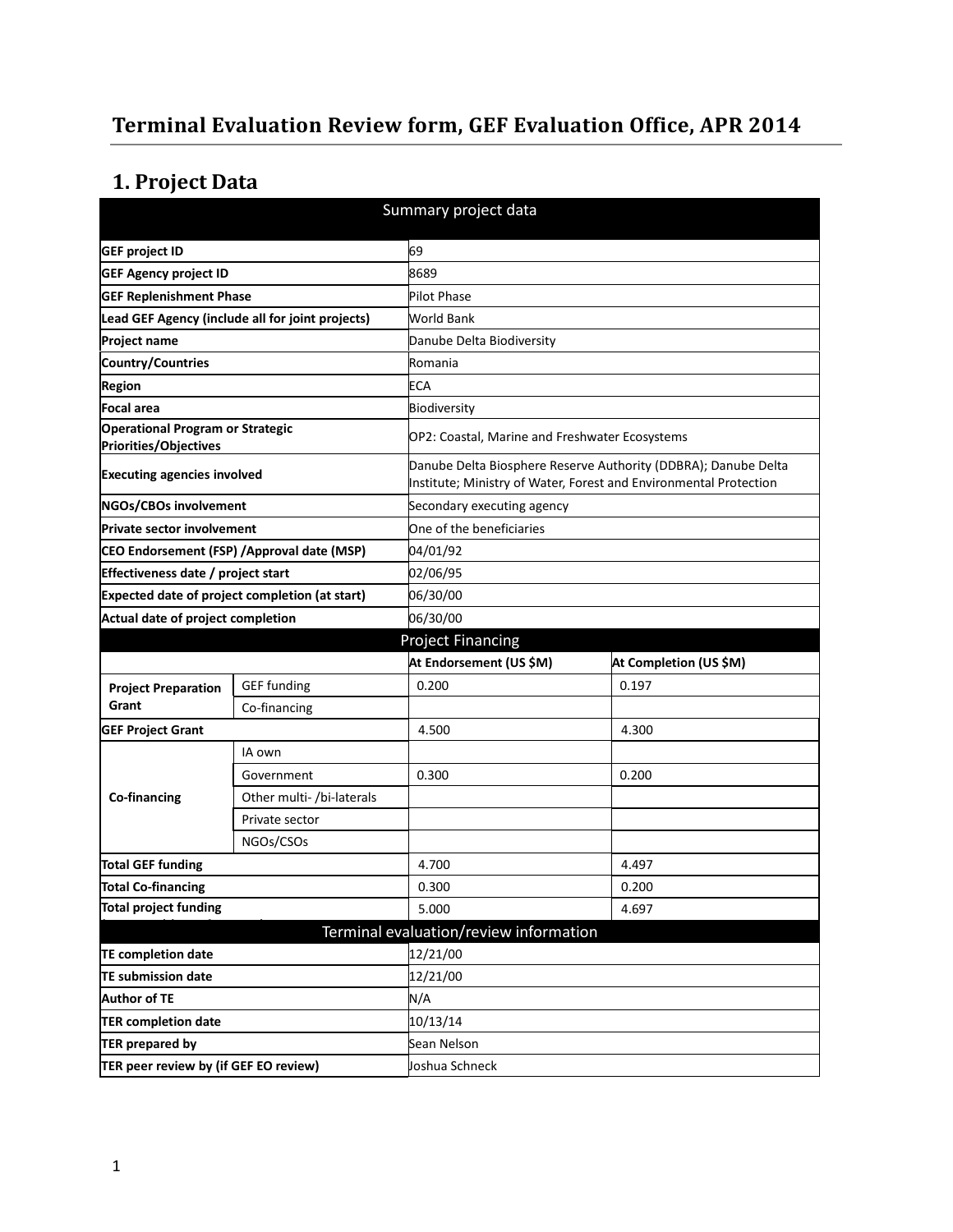| <b>Criteria</b>                                  | <b>Final PIR</b> | <b>IA Terminal</b><br><b>Evaluation</b> | <b>IA Evaluation</b><br><b>Office Review</b> | <b>GEF EO Review</b> |
|--------------------------------------------------|------------------|-----------------------------------------|----------------------------------------------|----------------------|
| <b>Project Outcomes</b>                          | N/R              |                                         |                                              | <b>MS</b>            |
| <b>Sustainability of Outcomes</b>                | N/R              |                                         |                                              | ML                   |
| <b>M&amp;E Design</b>                            | N/R              | N/R                                     | N/R                                          | <b>MS</b>            |
| <b>M&amp;E</b> Implementation                    | N/R              | N/R                                     | N/R                                          |                      |
| <b>Quality of Implementation</b>                 | N/R              |                                         |                                              |                      |
| <b>Quality of Execution</b>                      | N/R              |                                         |                                              |                      |
| <b>Quality of the Terminal Evaluation Report</b> |                  |                                         |                                              | <b>MS</b>            |

# **2. Summary of Project Ratings**

# **3. Project Objectives**

## 3.1 Global Environmental Objectives of the project:

As stated in the Project Document (PD), the project's GEO is to protect the biodiversity within the Romanian section of the Danube Delta. The Danube Delta boasts the largest bird population of all southern European wetlands, numbering 2 million in the winter across 320 species. The majority of the remaining population of the endangered pygmy cormorant live within the Delta. While the smew, red breasted pochard and the ferruginous duck are not endangered, these local species had seen their populations drastically plummet around the time of the PD. The Delta's biodiversity had been threatened by decades of poor planning with little concern for their environmental impacts, including upstream canal and dam building, fertilizer runoff, the use of heavy machinery within wetlands and intensive agricultural, fishing and forestry development. The Romanian government had turned their section of the Danube Delta into the Danube Delta Biosphere Reserve in 1990. The Danube Delta Biosphere Reserve Authority (DDBRA) manages the Reserve. The Reserve made up over half of Romania's protected lands at the time. The following year, the DDBRA was declared a UNESCO World Heritage site.

3.2 Development Objectives of the project:

The main DO is to strengthen institutional capacity at the DDBRA and its associated research institute, the Danube Delta Institute (DDI). This will allow the DDBRA to better monitor, protect and restore Reserve lands. Decades of unsustainable practices had hurt the local economy, such as leading to plummeting fishing catches and a falling population. The project was made up of the following 6 components:

- 1) Institutional Strengthening of the Ecological Wardens Department
- 2) Monitoring
- 3) Pilot Polder Restoration to Natural Conditions, and Reed Restoration Research
- 4) Ecosystem Restoration
- 5) Public Awareness and Community Involvement
- 6) Regional Initiatives, Coordination and Management Assistance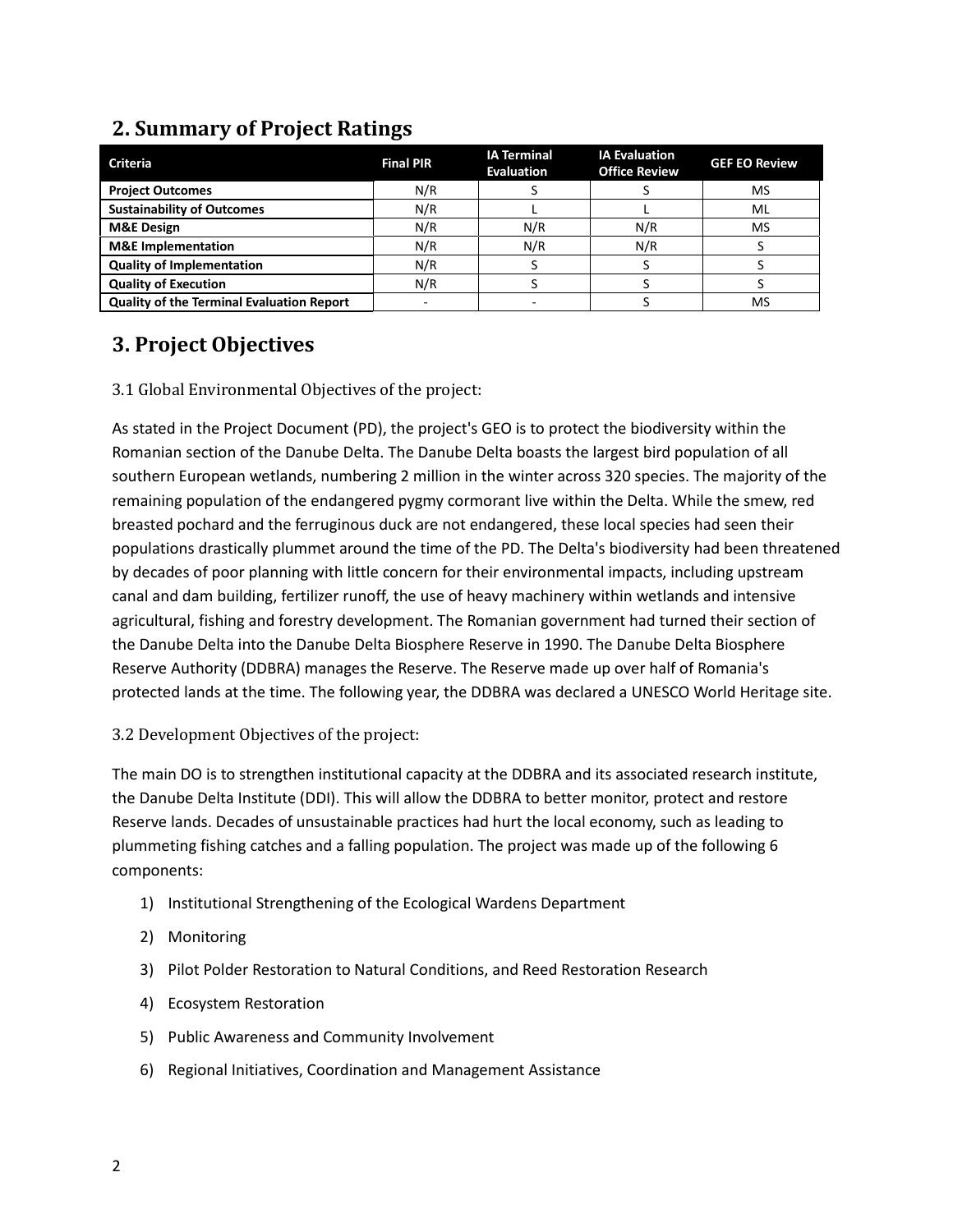3.3 Were there any **changes** in the Global Environmental Objectives, Development Objectives, or other activities during implementation?

There were no changes to the GEOs or DOs.

# **4. GEF EO assessment of Outcomes and Sustainability**

Please refer to the GEF Terminal Evaluation Review Guidelines for detail on the criteria for ratings.

Relevance can receive either a Satisfactory or Unsatisfactory rating. For Effectiveness and Cost efficiency, a six point rating scale is used (Highly Satisfactory to Highly Unsatisfactory), or Unable to Assess. Sustainability ratings are assessed on a four-point scale: Likely=no or negligible risk; Moderately Likely=low risk; Moderately Unlikely=substantial risks; Unlikely=high risk. In assessing a Sustainability rating please note if, and to what degree, sustainability of project outcomes is threatened by financial, sociopolitical, institutional/governance, or environmental factors.

Please justify ratings in the space below each box.

|  | 4.1 Relevance | Rating: Satisfactory |
|--|---------------|----------------------|
|--|---------------|----------------------|

This project was relevant to the GEF's goals under OP2: Coastal, Marine and Freshwater Ecosystems. In addition, the GEF also supported 3 related projects as of the PD's writing. One was a Ukrainian Danube Delta parallel project. Another was the Danube River Basin Environment Program, which aimed to enhance basin environmental management. The final project was the Black Sea Management Project, which was relevant because the Black Sea and the Danube River "are closely related ecosystems" (PD, p. 2). The project was also relevant to the Romanian government, which had recently founded the DDBRA, which made up the majority of Romania's reserved lands. The DDBRA had recently become a UNESCO World Heritage site. The Romanian government and the World Bank had also finalized the Romania Environment Strategy in 1992, which made protecting the Danube Delta's biodiversity a priority.

| <b>4.2 Effectiveness</b> | <b>Rating: Moderately Satisfactory</b> |
|--------------------------|----------------------------------------|
|                          |                                        |

Note: This document rates project effectiveness slightly lower than the TE does, which rated project effectiveness as "Satisfactory." This is due to lower than expected polder restoration results and an ineffective public awareness campaign.

**Summary:** The project appears to have been successful in using training and collaboration to raise institutional capacity. Both improved monitoring and research studies/surveys have improved the understanding of the Danube's biodiversity issues. The project has experienced some success in reclaiming and restoring natural lands along the Danube, but the polder reclamation part of the project has met delays over land ownership. Note that the TE offers little information on the quality of the project's outputs, focusing instead on whether or not outputs were achieved.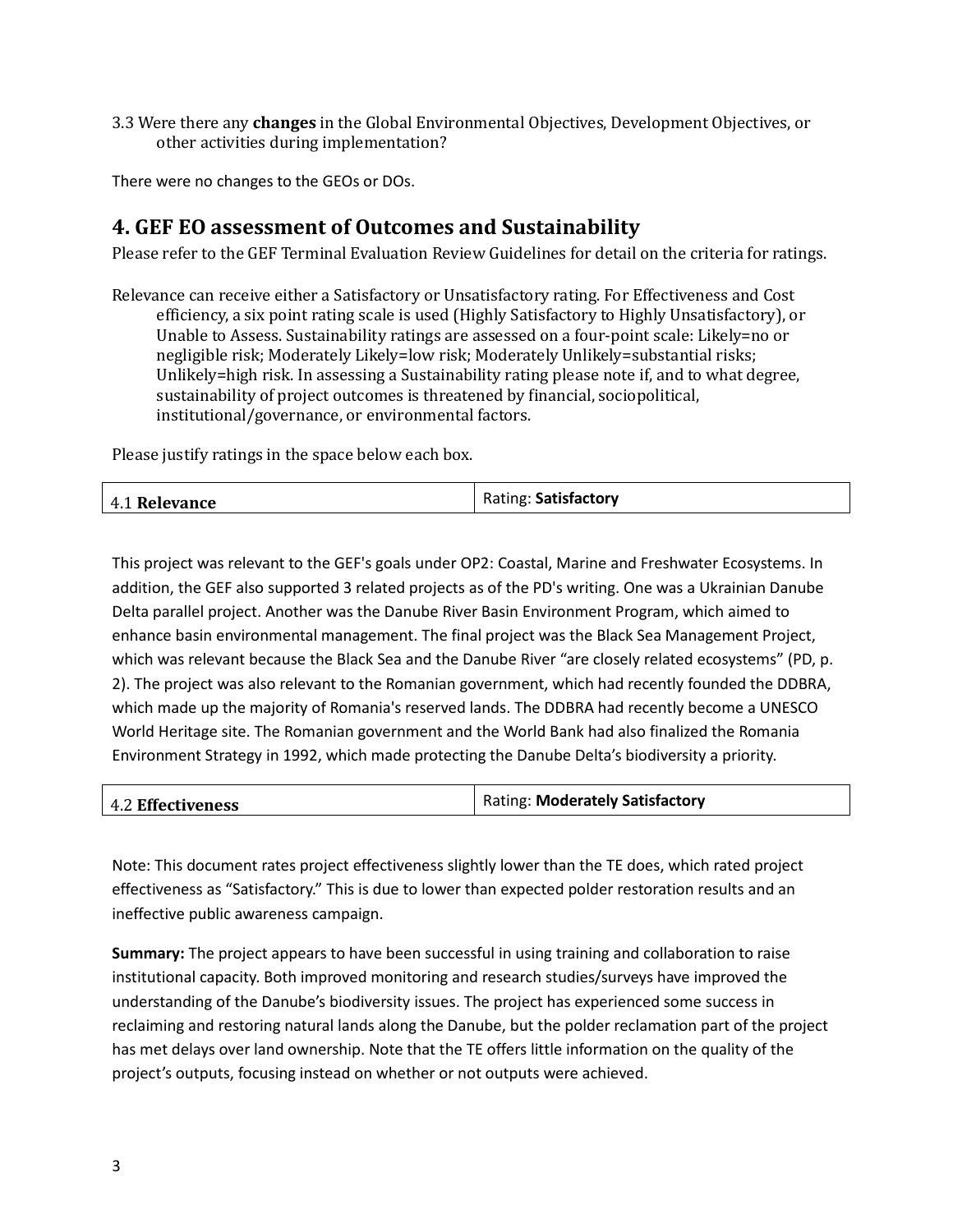Progress along each of the six project components is detailed below:

1) Institutional Strengthening of the Ecological Wardens Department, **Satisfactory**

The project hired a training specialist who developed a training manual and specialized training program for DDBRA. The courses were taught at multiple levels (foundation courses for newer staff, refresher and specialized courses for experienced staff), as well as English and French language training. The training manual also included specialized information for each of DDBRA's 12 sub-districts. The training program also organized 2 study tours to reserves in the UK, France, the Netherlands and Ukraine. The TE does not go into detail regarding the quality of the training program or staff information retention.

In addition, this component also supported DDBRA improving its infrastructure and buying vehicles (including boats) relevant for carrying out reserve management work. This helped to improve communication capabilities and to engage the public. This component expanded to include 2 new outputs: 1) Creating a new fishing boat licensing system to reform Delta capture fishery management and 2) To start evaluating development proposals based on their expected economic impact. The TE states that undertaking these 2 initiatives helped to both increase DDBRA staff effectiveness and engagement with local communities.

### 2) Monitoring **Satisfactory**

The project helped to improve monitoring through 3 main initiatives:

### A) Monitoring Reserve species and ecosystems

This component consisted of conducting baselines surveys of both species and ecosystems. The ecosystems were then assigned into different zones based on their differing features. Specie surveys helped to identify vulnerable populations. The project then created an ongoing monitoring program to track target species. The DDNI also conducted research on sustainable fishing and reed harvesting levels.

### B) Creating a Geographic Information System (GIS)

The project supported exchange program, equipment purchases and international training programs to help DDNI develop the GIS. Once it was operational, DDNI used the GIS to analyze data and prepare maps, including a Delta vegetation map created with help from Ukrainian partners.

### C) Carrying out Danube Delta hydrological studies

The project created a hydrological model of the Danube Delta in partnership with the Dutch government. This model will help to better manage and monitor water flow and water quality in the Delta. In turn, this has allowed the Romanian government to map and monitor the Delta's wetlands.

3) Pilot Polder Restoration to Natural Conditions, and Reed Restoration Research **Moderately Satisfactory**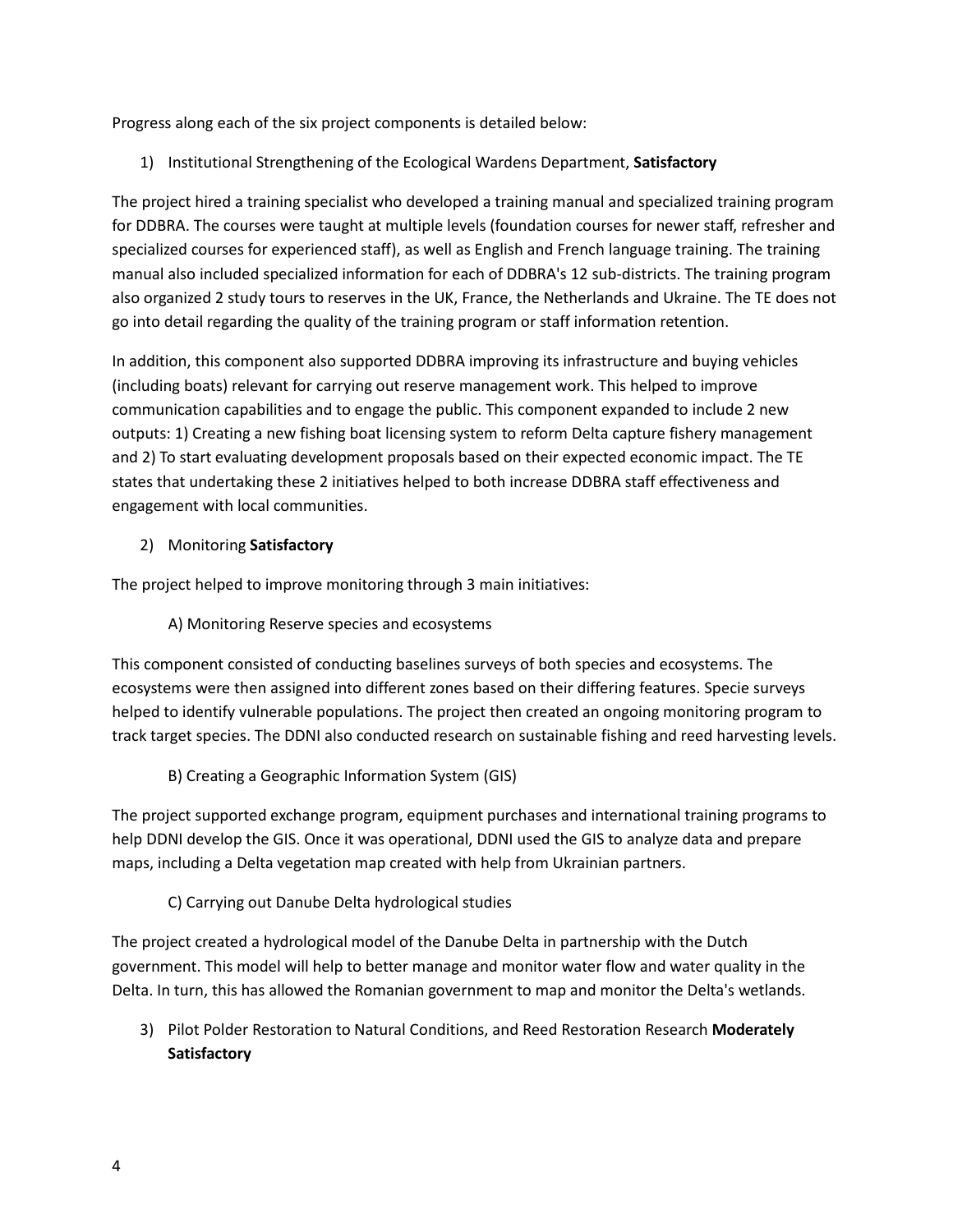This component aimed to turn artificial polders back into natural wetlands. The project originally aimed to restore 37,765 ha of polders, but legal ownership of all the polders was too unclear to proceed in a timely manner in many cases. The project has restored about 7,000 ha at the Babina, Cemovka, Enisala and Popina polders. These sites continue to be monitored, though the TE gives little detail on the quality of these restorations. Studies assessing the best means and socioeconomic impacts of restoring the remaining polders were underway. Local stakeholders have been engaged when writing these studies. As a result, the TE believes that completing the remaining polder restorations will be locally popular due to the socioeconomic benefits. The TE also asserts that restoring the remaining polders will likely be achieved.

### 4) Ecosystem Restoration **Satisfactory**

The project built off of the hydrological studies to lower sedimentation, degradation and biodiversity losses at the Fortuna Lumina site, in addition to other project sites. This was accomplished via dredging and water changes. The project has also undertaken a sustainable woodlot program that has improved communication and collaboration with local communities. The small grants program has also promoted sustainable resource use through support to a new fishing association, eco-tourism and medicinal herbs enterprises.

The fishing sector in particular was a focus of this component due to sturgeon fishing, which was mostly done illegally. Using Rapid Rural Appraisal (RRA) techniques and local monitoring, the project was able to get a better understanding of the scope of the issue. Collaboration with Ukraine, Bulgaria and the Republic of Yugoslavia led to a regional sturgeon conservation strategy. This initiative helped spur the Danube River Commission (DRC) to meet for the first time in 10 years. One of the Commission's local arms will implement the sturgeon conservation strategy.

## 5) Public Awareness and Community Involvement **Moderately Satisfactory**

The project helped to build 2 new visitors centers. In addition, the project also forged partnerships with local, Romanian and international NGOs to promote local environmental awareness. The project also created a targeted and comprehensive public education strategy. However, "during implementation it became apparent that public awareness activities financed under the project were insufficient to achieve significant impact" (TE, p. 7). The World Bank Resident Mission thus helped the project write a DDBRA public communications strategy. The TE does not state if this strategy was ever implemented.

## 6) Regional Initiatives, Coordination and Management Assistance **Satisfactory**

The most important result of this output was a stronger collaborative relationship between DDBRA and the Danube Plavny Reserve in Ukraine. Exchange visits and study tours helped to create this relationship. It was being further cemented through a joint training course as of the TE's writing. This collaboration has also led to joint management of an area that crosses international borders, including working together to monitor and manage bird and fish habitats and populations. The project also helped to found the lower Danube green corridor. Environment ministers from Bulgaria, Moldova, Romania and Ukraine have agreed to work together to preserve this region.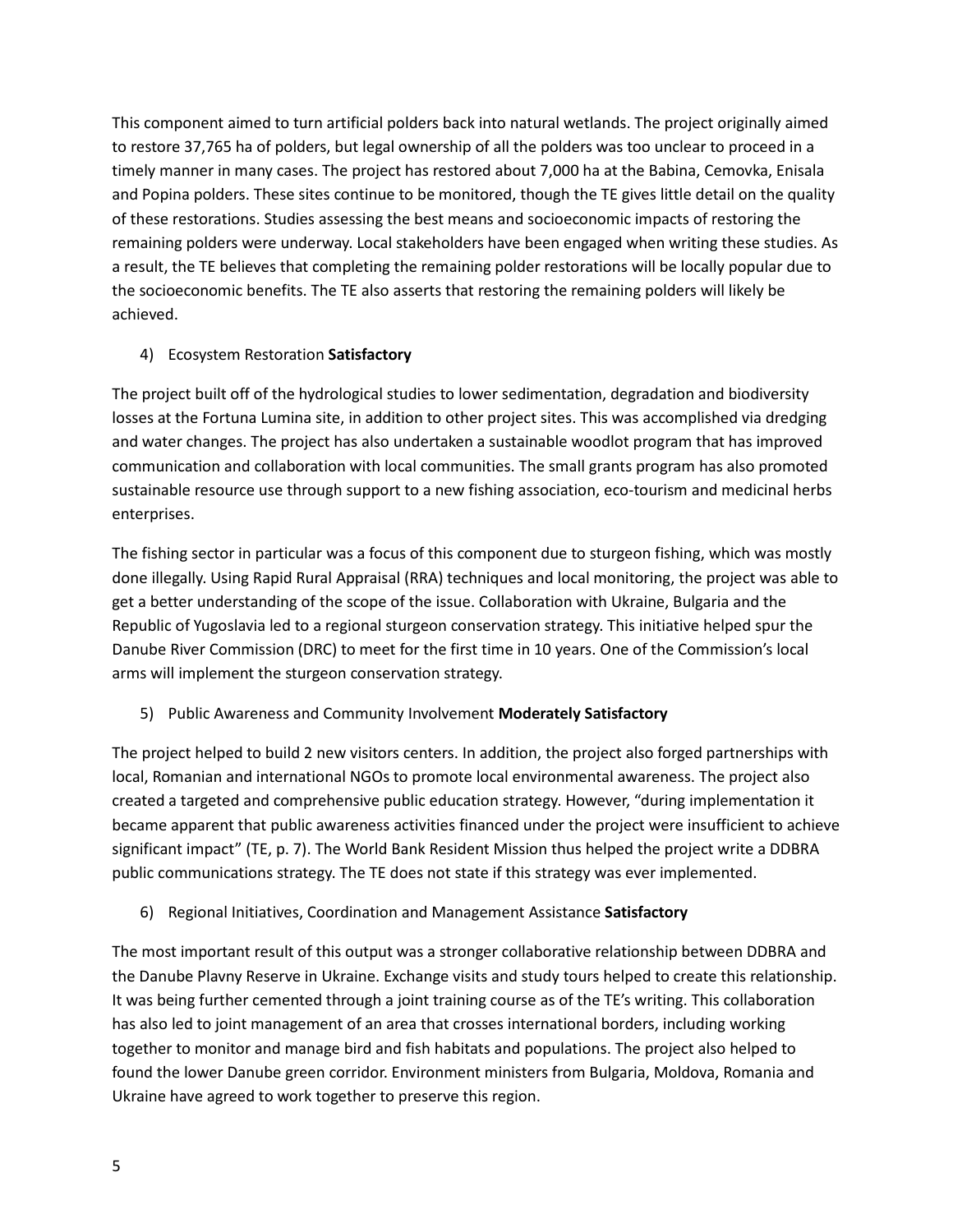| 4.3 Efficiency | Rating: Satisfactory |
|----------------|----------------------|
|                |                      |

**Summary:** The project came in slightly under budget and on time with minimal delays. The one delay that mattered, which was regarding legal issues surrounding the rights to polder lands, was caused by an uncertain legal environment, not the project team itself.

**Delays:** The polder restoration output met with delays due to unclear land ownership rights. While carrying out this output, the project also failed to adequately engage local stakeholders. These factors helped to delay polder restoration. As a result, the project only restored 7,000 ha of the nearly 38,000 ha of land the project had originally targeted. The lack of a Project Management Unit (PMU) meant that a "lack of clearly assigned responsibility for project tasks had led to delayed follow up on agreements and next steps" (TE, p. 10). The project experienced no financial disbursement delays.

**Finances:** The project came in slightly under budget (US\$65,720) with regards to GEF funding. This was partly caused by the SDR depreciating against the US\$. During execution, spending was sometimes directed from low-need components (such as polder restoration) to high-performing components where a greater potential for a positive impact existed (increasing DDNI ecosystem monitoring institutional capacity).

| 4.4 Sustainability | Rating: Moderately Likely |
|--------------------|---------------------------|
|                    |                           |

**Summary:** The project has been mainstreamed into DDBRA and DDNI processes. Their institutional capacities and knowledge bases have also been raised. The Romanian government has promised ongoing financial support. The DDBRA's legal status was also in the process of being clarified and enhanced.

The project's sustainability rating is assessed along the following 4 risk factors.

#### Environmental: **Unable to Assess**

The TE does not provide information on environmental risks to project sustainability.

#### Sociopolitical: **Likely**

The Ministry of Waters, Forests and Environment Protection (MWFEP), with GEF support through the Biodiversity Conservation Management Project (BCMP), was in the process of making its policies and legislation consistent. This would help the DDBRA operate in a clearer legal environment. The Romanian government has also helped to strengthen the DDBRA's legal authority by passing Ordinance 112/2000, which harmonized and clarified the duties and powers of DDBRA and local Environmental Protection Agencies (EPA). In addition, the Romanian government had recently ratified international conventions that would aid in protecting the Danube Delta's biodiversity. The project also helped foster international cooperation for protecting the Delta's biodiversity. Increased public engagement and the small grants program also helped to drum up public support and awareness of the importance of protecting local biodiversity and sustainable resource use.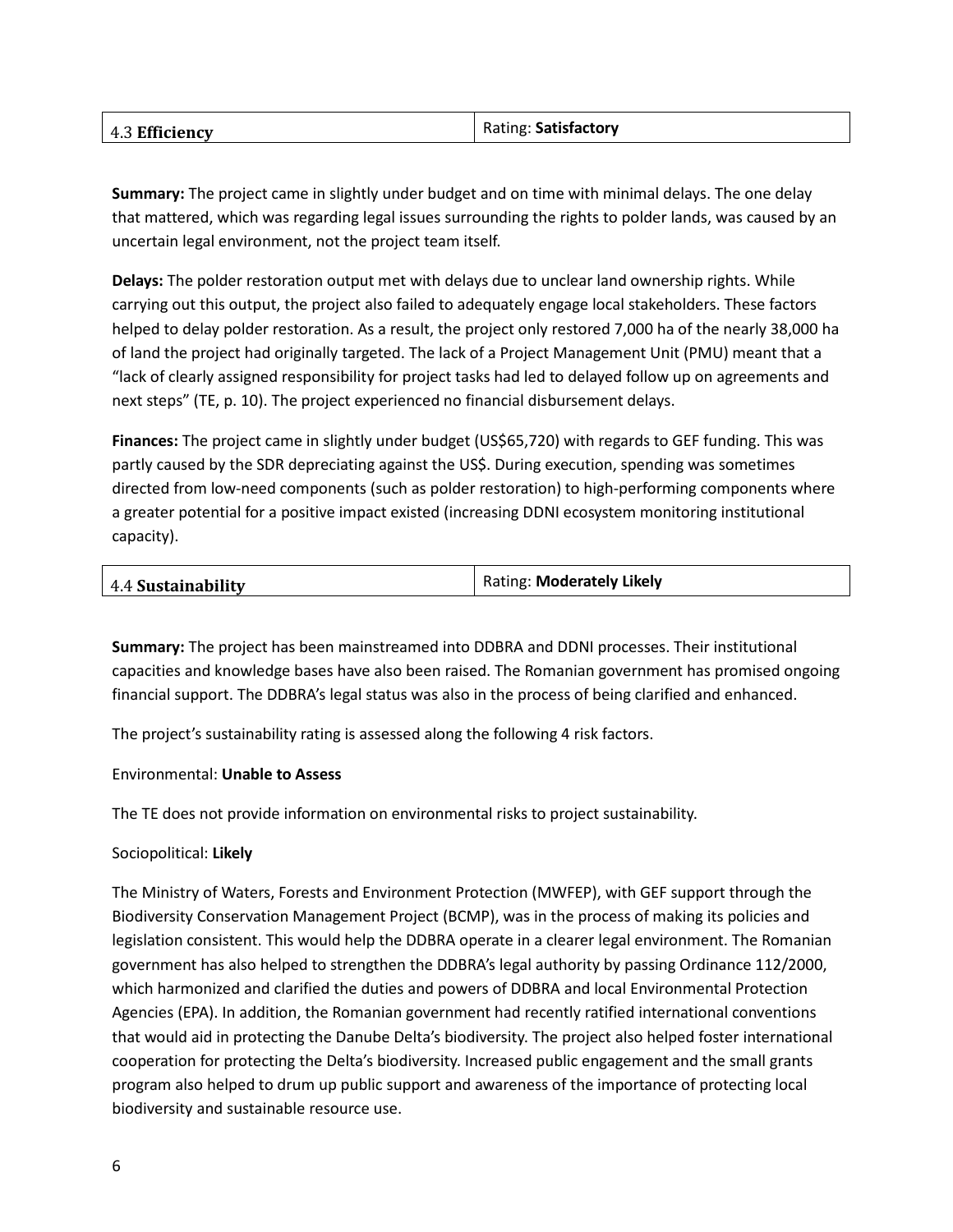In addition, changes in fish market regulations are likely to improve support for Delta biodiversity protection, according to the TE. Community-based fishery resource management organizations have replaced the old state-run fishing enterprises. Regulation changes now allow these fisheries to use market prices for fish instead of government controlled prices.

### Financial: **Moderately Likely**

The Romanian government remained committed to supporting the DDBRA. For instance, the government had allocated US\$500,000 towards polder restoration through 2000. The project helped raise DDNI's international profile, which helped it to secure international contracts. The TE claims that the MWFEP's legal review would help ensure better and easier DDBRA funding. The DDBRA had also expressed interest in exploring revenue streams from fines, taxes on natural resource use and issuing tourism permits, but this was just theoretical as of the TE's writing.

### Institutional: **Likely**

Project activities and processes had been mainstreamed into DDBRA and DDNI. In addition, the training programs and the training manual's use were ongoing, helping to ensure continuing capacity building. The project has raised both the DDBRA's and DDNI's international profiles, helping them to be seen as biodiversity leaders within Europe. The GIS, the hydrological models, the ongoing monitoring programs and the baselines surveys have all helped to increase DDBRA's and DDNI's ability to make informed decisions and to adapt their management techniques based on empirical evidence.

# **5. Processes and factors affecting attainment of project outcomes**

5.1 Co-financing. To what extent was the reported co-financing essential to the achievement of GEF objectives? If there was a difference in the level of expected co-financing and actual cofinancing, then what were the reasons for it? Did the extent of materialization of co-financing affect project's outcomes and/or sustainability? If so, in what ways and through what causal linkages?

The Romanian government provided US\$200,000 in co-financing, which was two-thirds of its initial US\$300,000 pledge. This came out to about 4.25 percent of the total project cost. The TE does not address why this number was lower than the original pledged amount or what effect this different level of co-financing had on the project.

5.2 Project extensions and/or delays. If there were delays in project implementation and completion, then what were the reasons for it? Did the delay affect the project's outcomes and/or sustainability? If so, in what ways and through what causal linkages?

The polder restoration output met with delays due to unclear land ownership rights. When carrying out this output, the project also failed to adequately engage local stakeholders. These factors helped to delay polder restoration. As a result, the project only restored 7,000 ha of the nearly 38,000 ha of land the project had originally targeted. The lack of a Project Management Unit (PMU) meant that a "lack of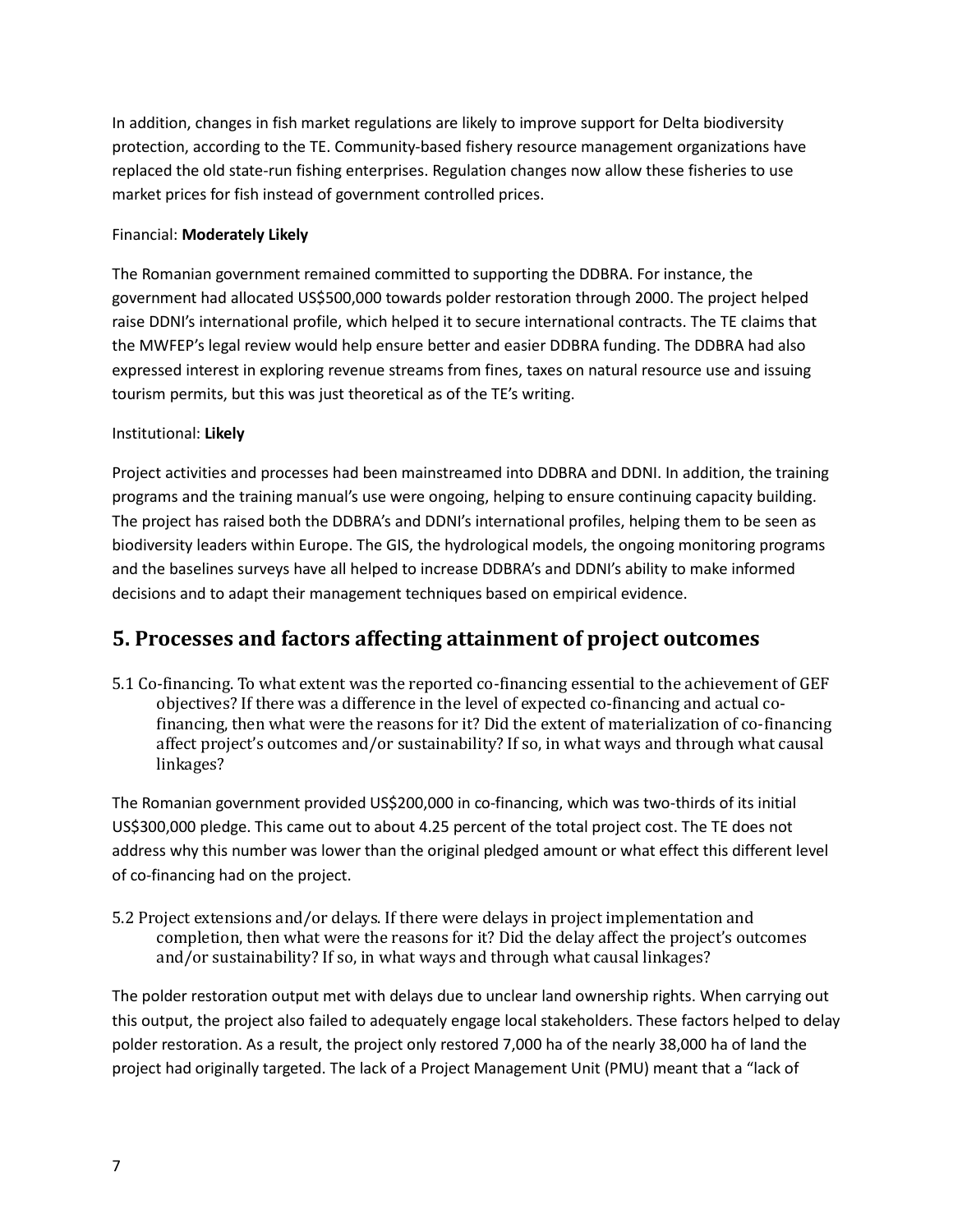clearly assigned responsibility for project tasks had led to delayed follow up on agreements and next steps" (TE, p. 10). The project experienced no financial disbursement delays.

The project finished on time. The TE makes no mention of any extension requests.

5.3 Country ownership. Assess the extent to which country ownership has affected project outcomes and sustainability? Describe the ways in which it affected outcomes and sustainability, highlighting the causal links:

The passing of Ordinance 112/2000 shows that the government had made Danube Delta biodiversity protection a priority. In addition, the Romanian government had pledged to fund continuing project work, such as polder restoration. The government had also mainstreamed the project's operations and processes into DDBRA and DDNI activities.

# **6. Assessment of project's Monitoring and Evaluation system**

Ratings are assessed on a six point scale: Highly Satisfactory=no shortcomings in this M&E component; Satisfactory=minor shortcomings in this M&E component; Moderately Satisfactory=moderate shortcomings in this M&E component; Moderately Unsatisfactory=significant shortcomings in this M&E component; Unsatisfactory=major shortcomings in this M&E component; Highly Unsatisfactory=there were no project M&E systems.

Please justify ratings in the space below each box.

| 6.1 M&E Design at entry | <b>Rating: Moderately Satisfactory</b> |
|-------------------------|----------------------------------------|
|                         |                                        |

The project design made monitoring a priority, as it was the project's second main output. The indicators are well defined and often quantifiable. (For instance, the PD expects that 20 new wardens would be hired every year from the local population.) The indicators are in-line with best practices (i.e., they are SMART – Specific, Measurable, Achievable, Relevant, Timely). The schedule is moderately well-defined, including holding the Mid-Term Review (MTR) 2-and-a-half years into the project, but the PD could have provided a table of exact dates for each monitoring missions for greater clarity. However, the PD does not include a dedicated M&E budget.

| 6.2 M&E Implementation | Rating: Satisfactory |
|------------------------|----------------------|
|                        |                      |

Both the TE and the QAG review found M&E implementation to be satisfactory. The TE notes no problems with the M&E process. The teams appear to have had a good mix of skills and backgrounds for carrying out their tasks, along with boasting a high level of M&E team retention throughout the project. The MTR was submitted in November 1997.

# **7. Assessment of project implementation and execution**

Quality of Implementation includes the quality of project design, as well as the quality of supervision and assistance provided by implementing agency(s) to execution agencies throughout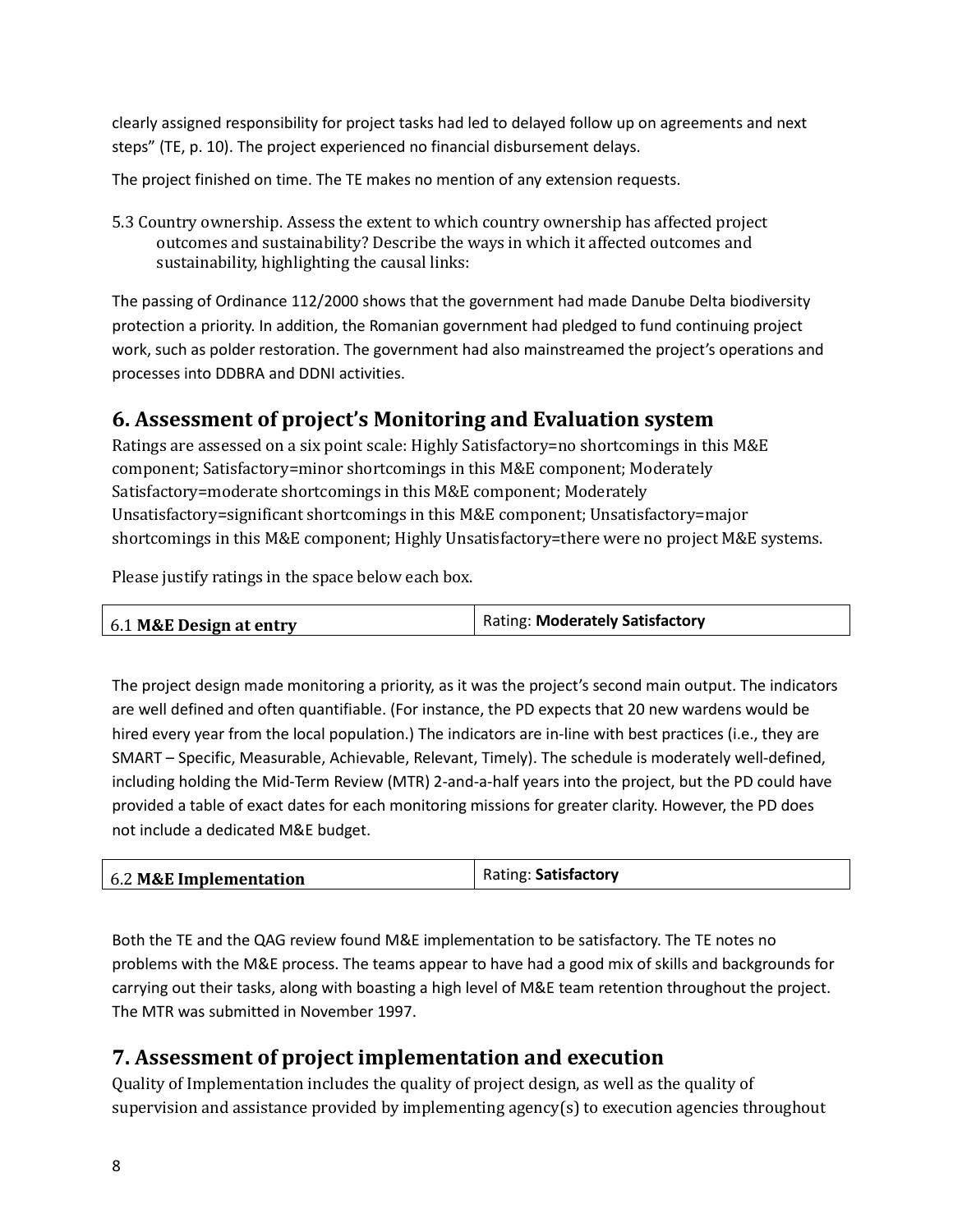project implementation. Quality of Execution covers the effectiveness of the executing agency(s) in performing its roles and responsibilities. In both instances, the focus is upon factors that are largely within the control of the respective implementing and executing agency(s). A six point rating scale is used (Highly Satisfactory to Highly Unsatisfactory), or Unable to Assess.

Please justify ratings in the space below each box.

| 7.1 Quality of Project Implementation | Rating: Satisfactory |
|---------------------------------------|----------------------|
|                                       |                      |

PRIF funding appears to have been successfully used to create a well-designed project. Relatively little alteration was required for each project output as the project moved from implementation to execution. The Bank worked closely with the Romanian government during the project design phase, building off of other related project's experiences. The M&E design was also strong. The Bank also worked proactively and in a collaborative manner with the Romanian government when shifting funding between project outputs based on results on the ground. The main negative aspect of the Bank's performance was that the project design did not have a thorough understand of polder land ownership issues. In retrospect, this issue could have been better addressed during the project design phase.

| 7.2 Quality of Project Execution | Rating: Satisfactory |
|----------------------------------|----------------------|
|                                  |                      |

The DDBRA and the DDNI carried out work on all project components. In addition, the executing agencies showed a willingness to adapt to M&E findings, such as emphasizing DDNI ecosystem monitoring capacity over polder restoration. Hiring a former minister with both administrative experience and local experience to run DDBRA shortly before the start of project execution also aided this project in reaching its goals. On the negative side, the Romanian government could have better defined polder land ownership before project execution. The decision to not form a PMU initially left some project roles undefined, but the TE claims this also helped to mainstream the project's approach after the project's end.

# **8. Assessment of Project Impacts**

*Note - In instances where information on any impact related topic is not provided in the terminal evaluations, the reviewer should indicate in the relevant sections below that this is indeed the case and identify the information gaps. When providing information on topics related to impact, please cite the page number of the terminal evaluation from where the information is sourced.*

8.1 Environmental Change. Describe the changes in environmental stress and environmental status that occurred by the end of the project. Include both quantitative and qualitative changes documented,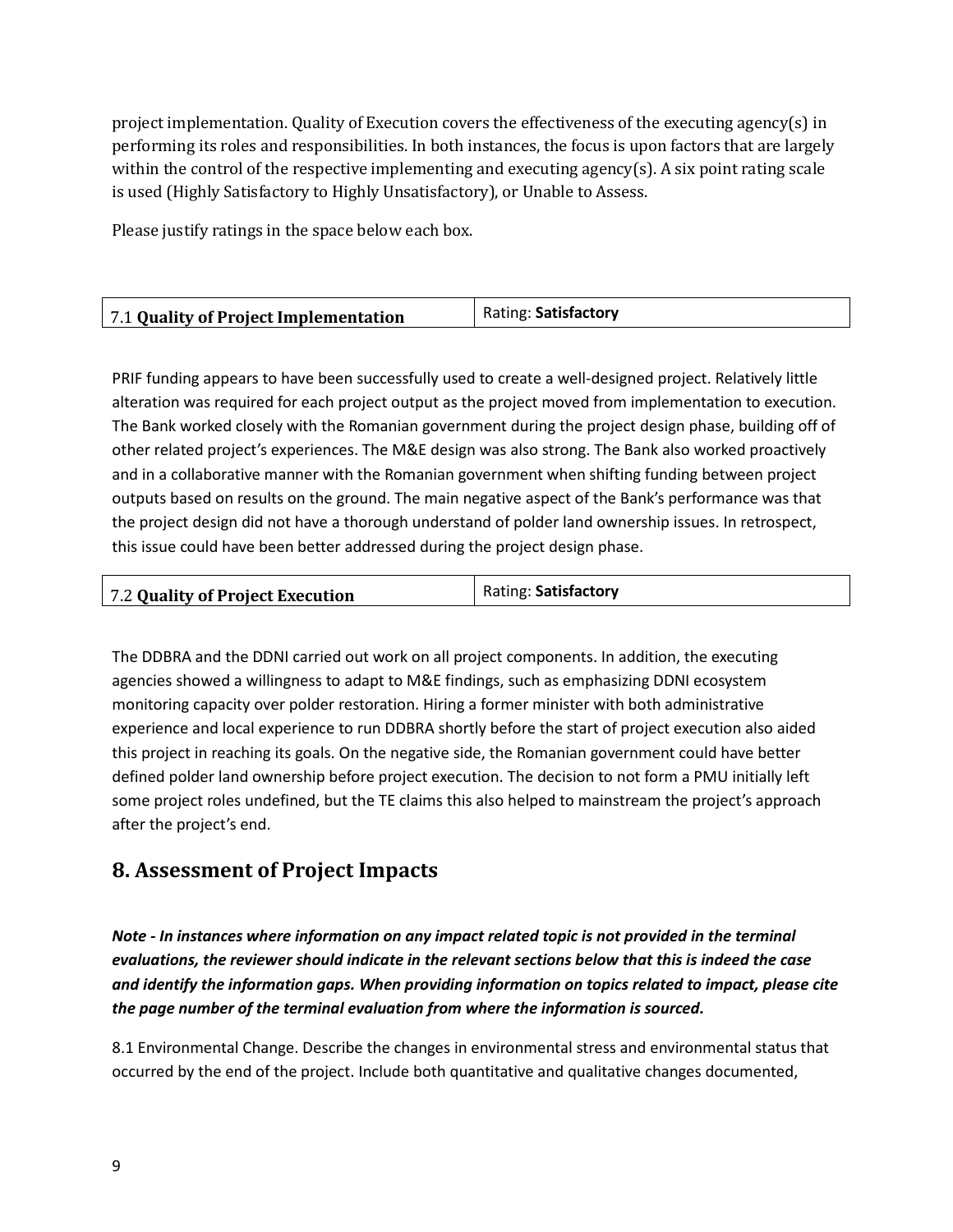sources of information for these changes, and how project activities contributed to or hindered these changes. Also include how contextual factors have contributed to or hindered these changes.

The project helped to restore about 7,000 ha of polders back into wetlands (TE, p. 6). The project built off of the hydrological studies to lower sedimentation, degradation and biodiversity losses at the Fortuna Lumina site, in addition to other project sites. This was accomplished via dredging and water changes (TE, p. 7).

8.2 Socioeconomic change. Describe any changes in human well-being (income, education, health, community relationships, etc.) that occurred by the end of the project. Include both quantitative and qualitative changes documented, sources of information for these changes, and how project activities contributed to or hindered these changes. Also include how contextual factors have contributed to or hindered these changes.

The TE does not quantify the economic or financial impact of project activities. However, several actions likely helped the local economy, even if the exact amount of economic impact is unknown. These include a rise in fish catches in reclaimed polders and the Small Grants Program's support for eco-tourism, handicrafts and fishing (TE, p. 8).

8.3 Capacity and governance changes. Describe notable changes in capacities and governance that can lead to large-scale action (both mass and legislative) bringing about positive environmental change. "Capacities" include awareness, knowledge, skills, infrastructure, and environmental monitoring systems, among others. "Governance" refers to decision-making processes, structures and systems, including access to and use of information, and thus would include laws, administrative bodies, trustbuilding and conflict resolution processes, information-sharing systems, etc. Indicate how project activities contributed to/ hindered these changes, as well as how contextual factors have influenced these changes.

## a) Capacities

The training program and training manual have increased the DDBRA's institutional capacity. In addition, the project also supported buying boats and other vehicles, field and office equipment and building or upgrading visitors centers, watch towers and field posts. In addition, the baseline surveys and hydrological studies have all increased the DDBRA's and the DDNI's knowledge base. The project also supported NGO collaboration and public education programs that engaged local stakeholders and schools (TE, pp. 6-7).

### b) Governance

The GIS has increased DDBRA and DDNI information access and information sharing (TE, p. 6). The Romanian government has also helped to strengthen the DDBRA's legal authority by passing Ordinance 112/2000, which harmonized and clarified the duties and powers of DDBRA and local Environmental Protection Agencies (EPA). In addition, the Romanian government had recently ratified international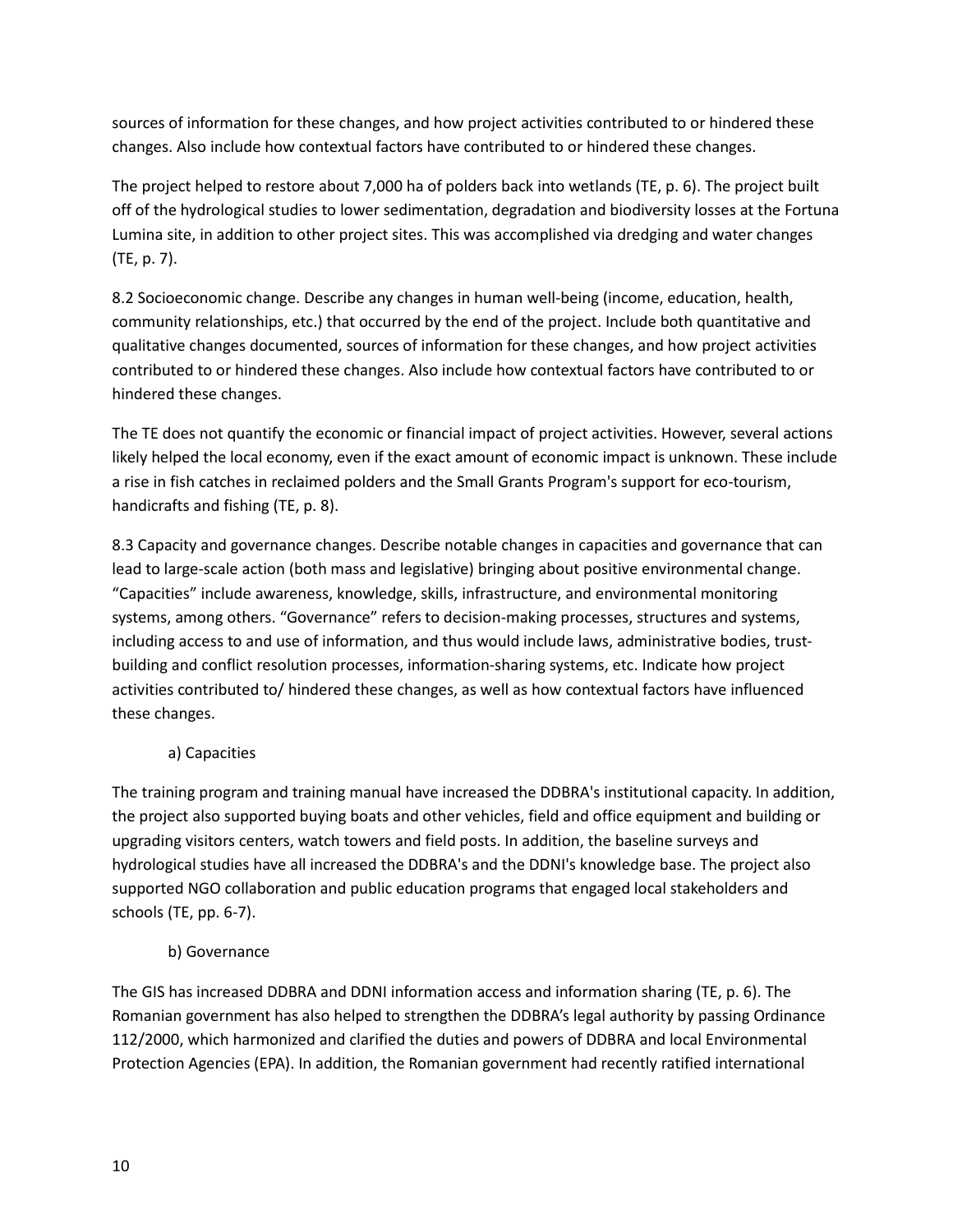conventions that would aid in protecting the Danube Delta's biodiversity (TE, pp. 10-11). The project also helped foster international cooperation for protecting the Delta's biodiversity (TE, p. 7, 11).

8.4 Unintended impacts. Describe any impacts not targeted by the project, whether positive or negative, affecting either ecological or social aspects. Indicate the factors that contributed to these unintended impacts occurring.

The TE does not mention any unintended consequences.

8.5 Adoption of GEF initiatives at scale. Identify any initiatives (e.g. technologies, approaches, financing instruments, implementing bodies, legal frameworks, information systems) that have been mainstreamed, replicated and/or scaled up by government and other stakeholders by project end. Include the extent to which this broader adoption has taken place, e.g. if plans and resources have been established but no actual adoption has taken place, or if market change and large-scale environmental benefits have begun to occur. Indicate how project activities and other contextual factors contributed to these taking place. If broader adoption has not taken place as expected, indicate which factors (both project-related and contextual) have hindered this from happening.

Project management activities became part of regular DDBRA processes (TE, p. 10).

# **9. Lessons and recommendations**

9.1 Briefly describe the key lessons, good practices, or approaches mentioned in the terminal evaluation report that could have application for other GEF projects.

The following are from the "Lessons Learned" section of the TE:

- Entrusting existing local agencies to carry out the project instead of creating a PMU helped to guarantee institutional sustainability. Decentralization of project tasks to personnel at particular sites also ensured that these staff claimed ownership of project processes and results, along with building up their own capacities.
- The high quality level of project supervision made sure that the project's design was high, despite the design phase being relatively cheap. If the project had been prepared when the GEF was more mature, project processing would likely have been more time-consuming and expensive.
- A high level of Bank supervision and M&E staff retention helped to ensure a good working relationship between the executing agencies and the Bank that was built up over the project's lifetime.
- When projects can potentially benefit from related activities outside the project's purview, such as related (but separate) projects, the project design should only build on these related activities' results when it is certain these activities will be executed. For instance, this project's design assumed an EBRD loan would go through for a separate Danube Delta socioeconomic development project, but the loan did not materialize.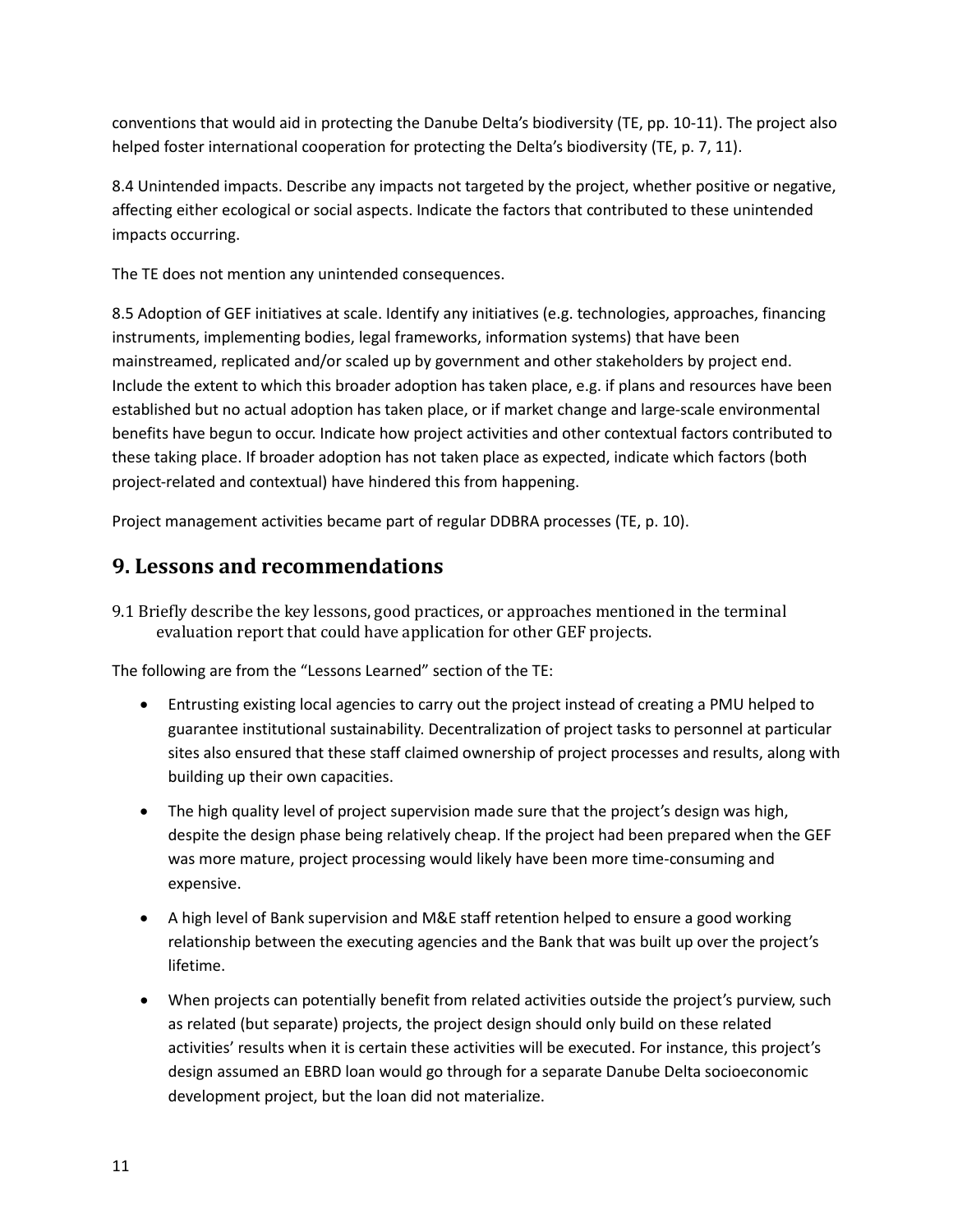- A well-designed public communications and stakeholder engagement strategy needs to be ready early in a project's lifecycle. This can help to build early public support and understanding for the project.
- Baseline studies and surveys need performance indicators. Project execution should be measured on the basis of impact indicators.
- Independent projects that share major similarities can help forge international cooperation and partnerships.
- Pre-existing Bank teams and new Bank teams can collaborate to create better project designs.

9.2 Briefly describe the recommendations given in the terminal evaluation.

While the TE lacks a section outlining the TE author's recommendations, it does include DDBRA recommendations:

- Continue to build the wardens department institutional capacity
	- o Engage local communities for management and monitoring
	- o Ensure the wardens collect data for the database
- Ecosystems monitoring
	- $\circ$  Build on this project's experience when carrying out similar projects in Romania and on the Danube
	- o Allocate funding for ongoing monitoring
	- $\circ$  Supply an improved telecommunications infrastructure to ensure better collaboration between DDBRA and DDNI
	- $\circ$  Allow the Apele Romane SA access to the hydrological database, along with writing a protocol for sharing this information
- Polder restoration
	- o Finish restoration activities in the Fortuna, Dunavat and Holbina areas
- Ecosystem restoration
	- $\circ$  Replicate the project's experience with woodlot plantations, eco-tourism, fishing associations and other sectors to make sure local development is sustainable and economically beneficial
	- $\circ$  The Danube Fishery Commission should carry out the sturgeon conservation plan
- Public awareness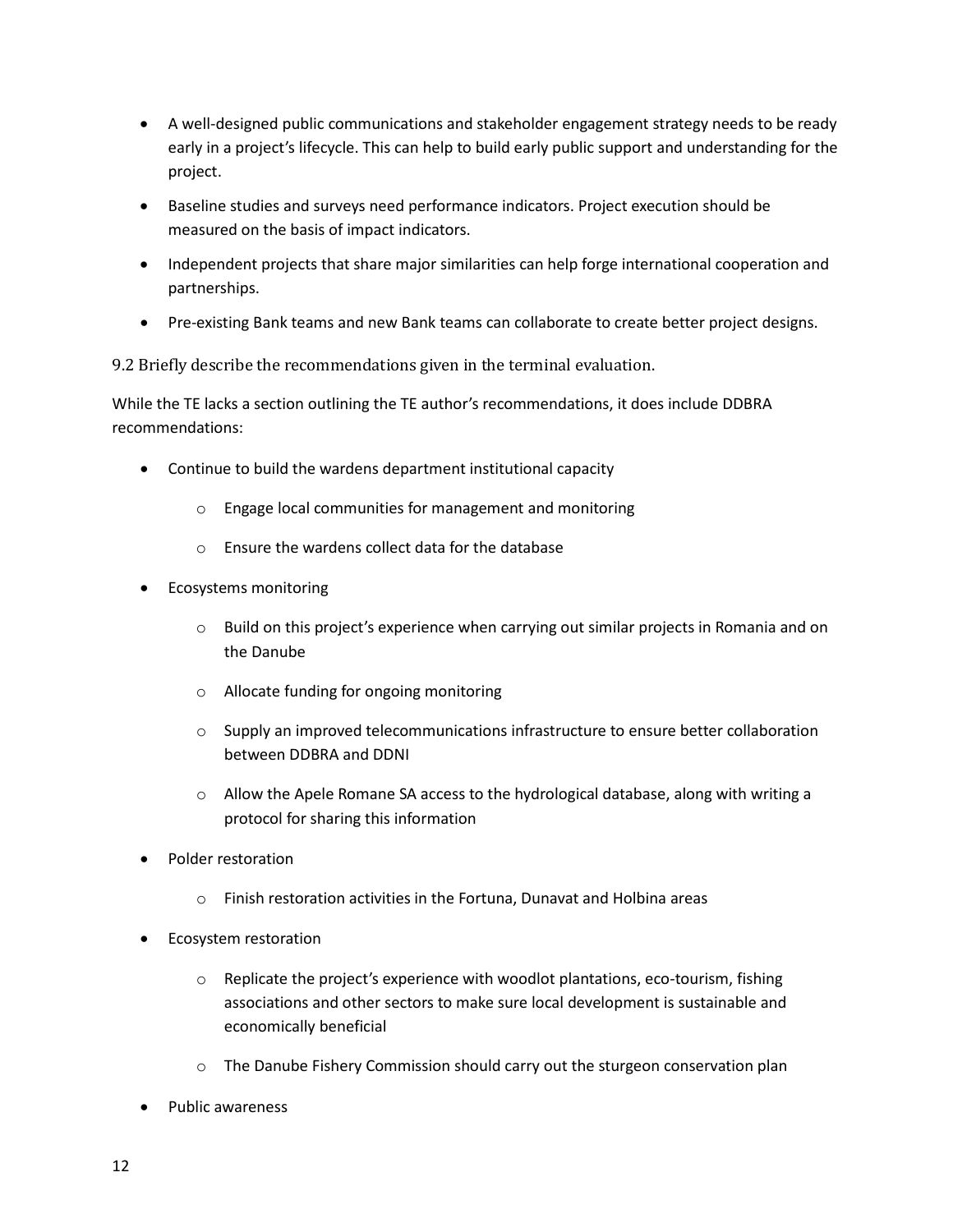- o Improve school curriculums in and near the DDBRA to emphasize the importance of environmental protection
- o Engage local NGOs to have them active in schools, such as organizing field trips
- o Discover where the funding needs are for carrying out such public education campaigns, then secure that funding.
- Management and coordination
	- o Create a working group to write the Biosphere Reserve Romania-Ukraine bylaws
	- o Technical and research cooperation and coordination should be ongoing
	- o Take a part in the Danube Green Corridor Project
	- o Ratify the Ramsar, Bonn and Berne Conventions
	- o Figure out which international funding sources are viable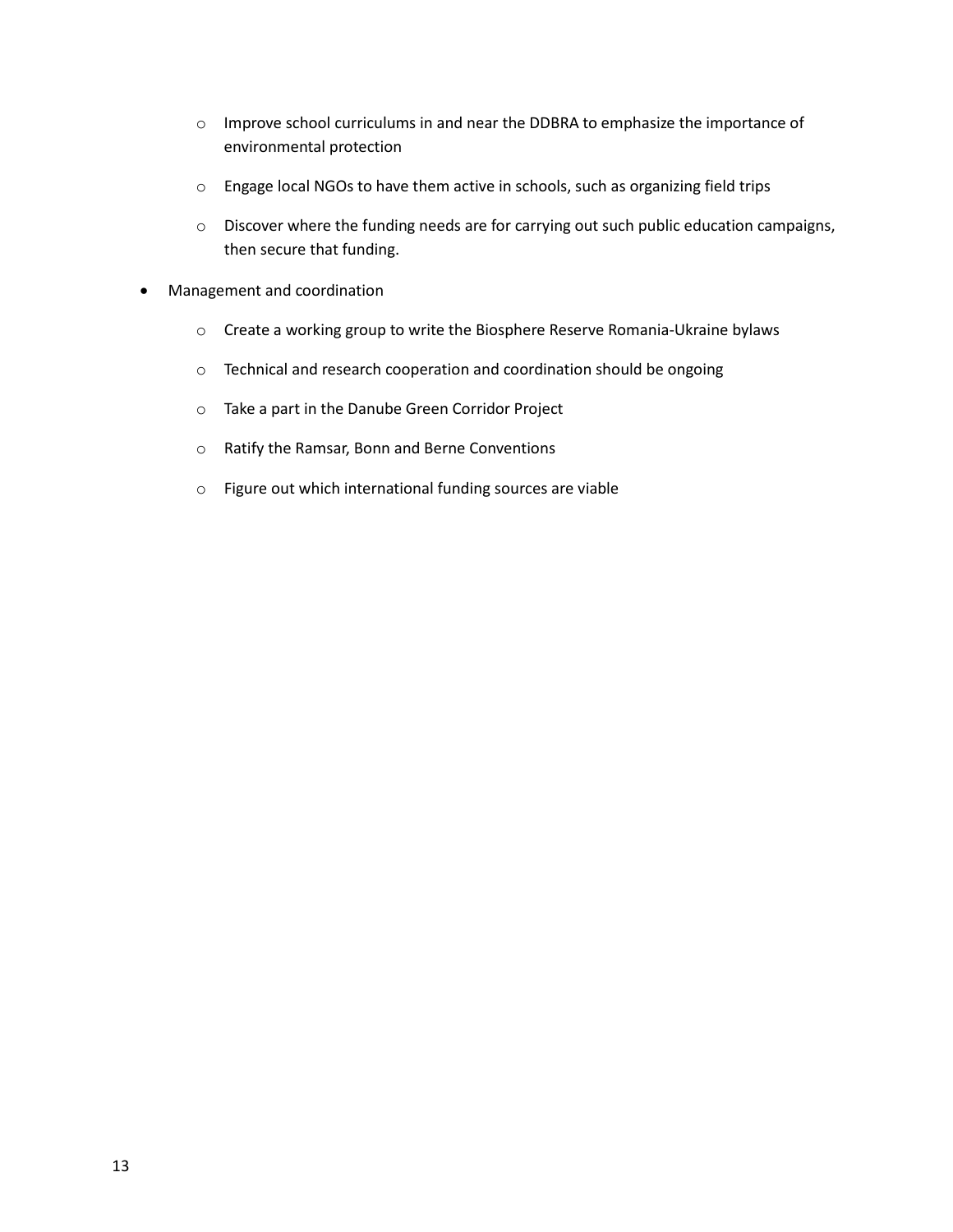# **10. Quality of the Terminal Evaluation Report**

A six point rating scale is used for each sub-criteria and overall rating of the terminal evaluation report (Highly Satisfactory to Highly Unsatisfactory)

| Criteria                                                                                                                                                | <b>GEF EO comments</b>                                                                                                                                                                                                                                                                                                                                                                                                                                                                 | Rating    |
|---------------------------------------------------------------------------------------------------------------------------------------------------------|----------------------------------------------------------------------------------------------------------------------------------------------------------------------------------------------------------------------------------------------------------------------------------------------------------------------------------------------------------------------------------------------------------------------------------------------------------------------------------------|-----------|
| To what extent does the report<br>contain an assessment of relevant<br>outcomes and impacts of the<br>project and the achievement of the<br>objectives? | The TE mentions the work carried out on all components<br>mentioned in the PD. However, information was at times<br>incomplete. For instance, the TE does not mention which<br>international conventions by name Romania had joined<br>during the project's execution, only that it had ratified some<br>conventions                                                                                                                                                                   | <b>MS</b> |
| To what extent is the report<br>internally consistent, the evidence<br>presented complete and convincing,<br>and ratings well substantiated?            | The TE does not go into a great level of detail over each<br>components' quality of execution. For instance, the TE<br>includes no information on the quality of the training<br>program or the state of the polder sites where restoration<br>work had been carried out. The TE instead just notes if work<br>had been carried out or not.                                                                                                                                            | <b>MS</b> |
| To what extent does the report<br>properly assess project sustainability<br>and/or project exit strategy?                                               | The sustainability section is consistent with the evidence<br>and the ratings are reasonable.                                                                                                                                                                                                                                                                                                                                                                                          | S         |
| To what extent are the lessons<br>learned supported by the evidence<br>presented and are they<br>comprehensive?                                         | The lessons learned are evidence-based. However, some of<br>the issues brought up were barely addressed beforehand,<br>such as the failure of the EBRD loan for a related project to<br>materialize.                                                                                                                                                                                                                                                                                   | <b>MS</b> |
| Does the report include the actual<br>project costs (total and per activity)<br>and actual co-financing used?                                           | A budget with line items for project components is included<br>in Annex 2, "Project Costs and Financing." However,<br>multiple expenditure categories are labeled<br>"Miscellaneous" without explanation, though these items<br>represented a small portion of total spending.                                                                                                                                                                                                         | <b>MS</b> |
| Assess the quality of the report's<br>evaluation of project M&E systems:                                                                                | The TE did a fine job of describing the Monitoring project<br>output. However, the TE was not as helpful in describing the<br>quality of the M&E missions overseeing the project itself.<br>The TE could have fleshed out its description of the quality<br>of M&E design and implementation. The TE mostly praised<br>the quality of the M&E mission without giving a good sense<br>of what happened when the MTR and other missions were<br>carried out and what their reports said. | <b>MU</b> |
| <b>Overall TE Rating</b>                                                                                                                                |                                                                                                                                                                                                                                                                                                                                                                                                                                                                                        | <b>MS</b> |

**Overall TE rating: (0.3 \* (4+4)) + (0.1 \* (5+4+4+2)) = 2.4 + 1.5 = 3.9 = Moderately Satisfactory**

# **11. Note any additional sources of information used in the preparation of the terminal evaluation report (excluding PIRs, TEs, and PADs).**

Danube Delta Biosphere Reserve Authority Progress Reports 1-10